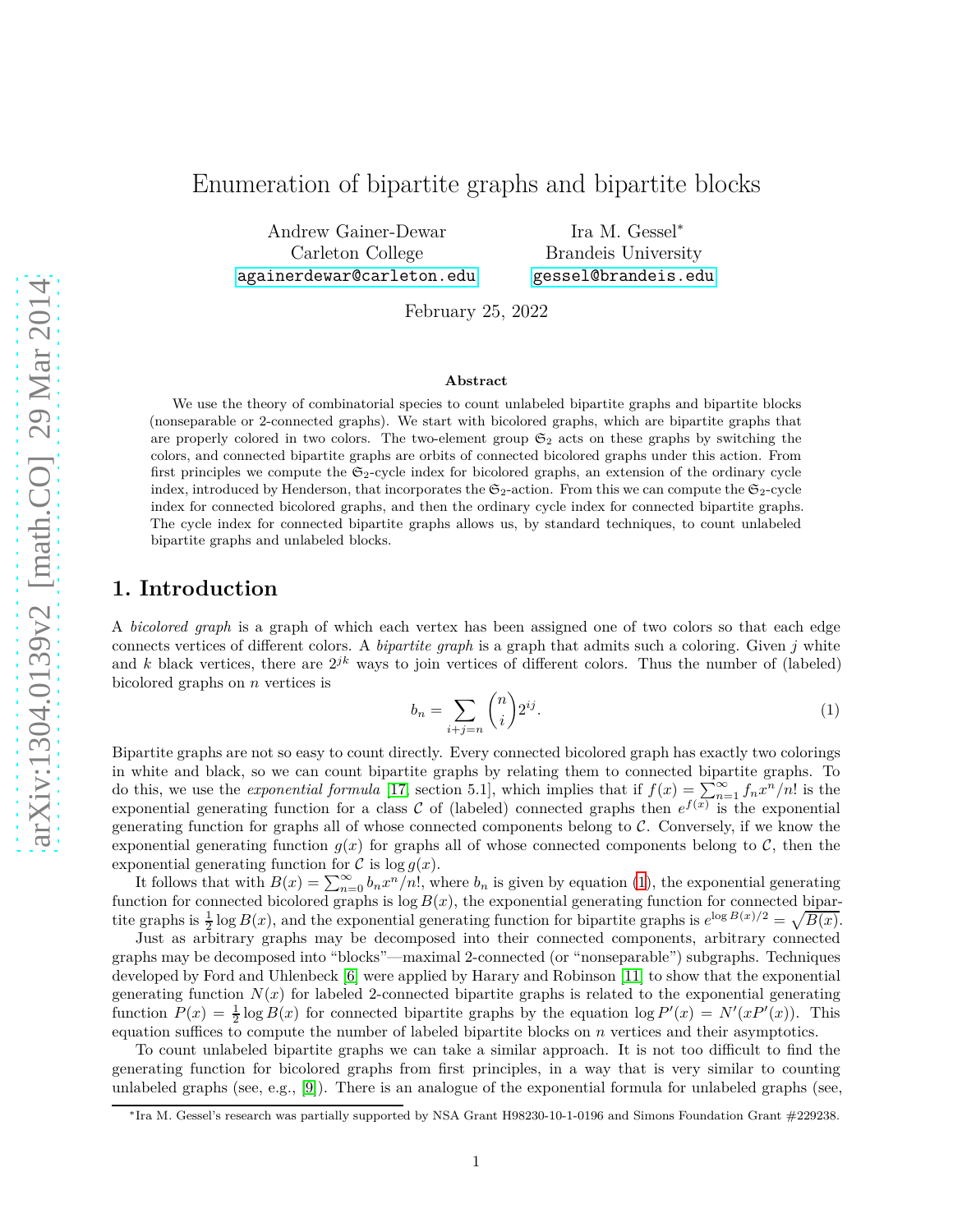for example,  $[8, \text{ equation } (3.1.1)], [1, p. 46, \text{ equation } (20b) \text{ and } p. 55, \text{ equation } (60 ii)], \text{ and } [5, p. 29, \text{ equation }$  $[8, \text{ equation } (3.1.1)], [1, p. 46, \text{ equation } (20b) \text{ and } p. 55, \text{ equation } (60 ii)], \text{ and } [5, p. 29, \text{ equation }$  $[8, \text{ equation } (3.1.1)], [1, p. 46, \text{ equation } (20b) \text{ and } p. 55, \text{ equation } (60 ii)], \text{ and } [5, p. 29, \text{ equation }$  $[8, \text{ equation } (3.1.1)], [1, p. 46, \text{ equation } (20b) \text{ and } p. 55, \text{ equation } (60 ii)], \text{ and } [5, p. 29, \text{ equation }$  $[8, \text{ equation } (3.1.1)], [1, p. 46, \text{ equation } (20b) \text{ and } p. 55, \text{ equation } (60 ii)], \text{ and } [5, p. 29, \text{ equation }$ (25) and p. 89, theorem I.5]) so we can easily relate the generating function for all bicolored graphs to that for connected bicolored graphs and the generating function for connected bipartite graphs to that for all bipartite graphs. The difficult step is relating connected bicolored graphs to connected bipartite graphs: some unlabeled connected bipartite graphs can be bicolored in two different ways, and some in only one way, as shown in Figure [1.](#page-1-0)

<span id="page-1-0"></span>

Figure 1: Some connected unlabeled bipartite graphs have two distinct bicolorings, but some have only one

So instead of simply dividing the number of connected bicolored graphs by 2, as in the labeled case, we must do something more complicated. To deal with this problem, we consider the two-element group  $\mathfrak{S}_2$ acting on bicolored graphs by interchanging the colors. We want to count orbits of this group acting on connected bicolored graphs. To do this using Burnside's lemma, we would need to know the number of connected bicolored graphs fixed by each of the elements of  $\mathfrak{S}_2$ . This is not so easy to compute directly; however, it is not hard to compute the corresponding information for the action of  $\mathfrak{S}_2$  on all bicolored graphs, and by using an extension of the "unlabeled exponential formula" we can transfer this information to connected bicolored graphs. Formulas for generating functions for unlabeled bipartite graphs are given in Section [3.4.](#page-8-0)

In addition to counting unlabeled bipartite graphs, which were counted earlier by Harary and Prins [\[10\]](#page-14-6) and by Hanlon [\[7\]](#page-14-7), we wish to count unlabeled blocks, which have not been previously counted. To accomplish this, we need more than just an enumeration of unlabeled bipartite graphs; we need to compute the cycle index for connected bipartite graphs, a power series in infinitely many variables that generalizes both the labeled and unlabeled enumeration. From the cycle index for connected bipartite graphs, we can use methods developed by Robinson [\[15\]](#page-14-8) and simplified by Bergeron, Labelle, and Leroux [\[1,](#page-13-0) section 4.2] to count unlabeled bipartite blocks.

To compute the cycle index for connected bipartite graphs we use Henderson's [\[12\]](#page-14-9) extension of Joyal's theory of combinatorial species [\[1\]](#page-13-0), which allows us to take account of the  $\mathfrak{S}_2$ -action on bicolored graphs. Our Theorem [3.8](#page-10-0) gives a formula for the species of bipartite blocks, from which the cycle index for bipartite blocks, and then the ordinary generating function for unlabeled bipartite graphs can be computed.

At the end of their paper on counting labeled bipartite blocks [\[11\]](#page-14-2), Harary and Robinson stated, "It is planned to present the counting of unlabeled bipartite blocks in a later communication. Although this is far more difficult than the above labeled enumeration, the cycle index sum methods of [\[15\]](#page-14-8) can be modified appropriately." However, this later communication does not seem to have appeared.

The number of unlabeled bipartite blocks with *n* vertices for  $n \leq 24$  is given in Table [1.](#page-11-0) (Colbourn and Huybrechts [\[3\]](#page-14-10) computed the number of bipartite blocks with at most 14 vertices by generating all connected bipartite graphs and counting those which are 2-connected.)

<span id="page-1-1"></span>We would like to thank an anonymous referee for suggestions that improved the presentation of this paper.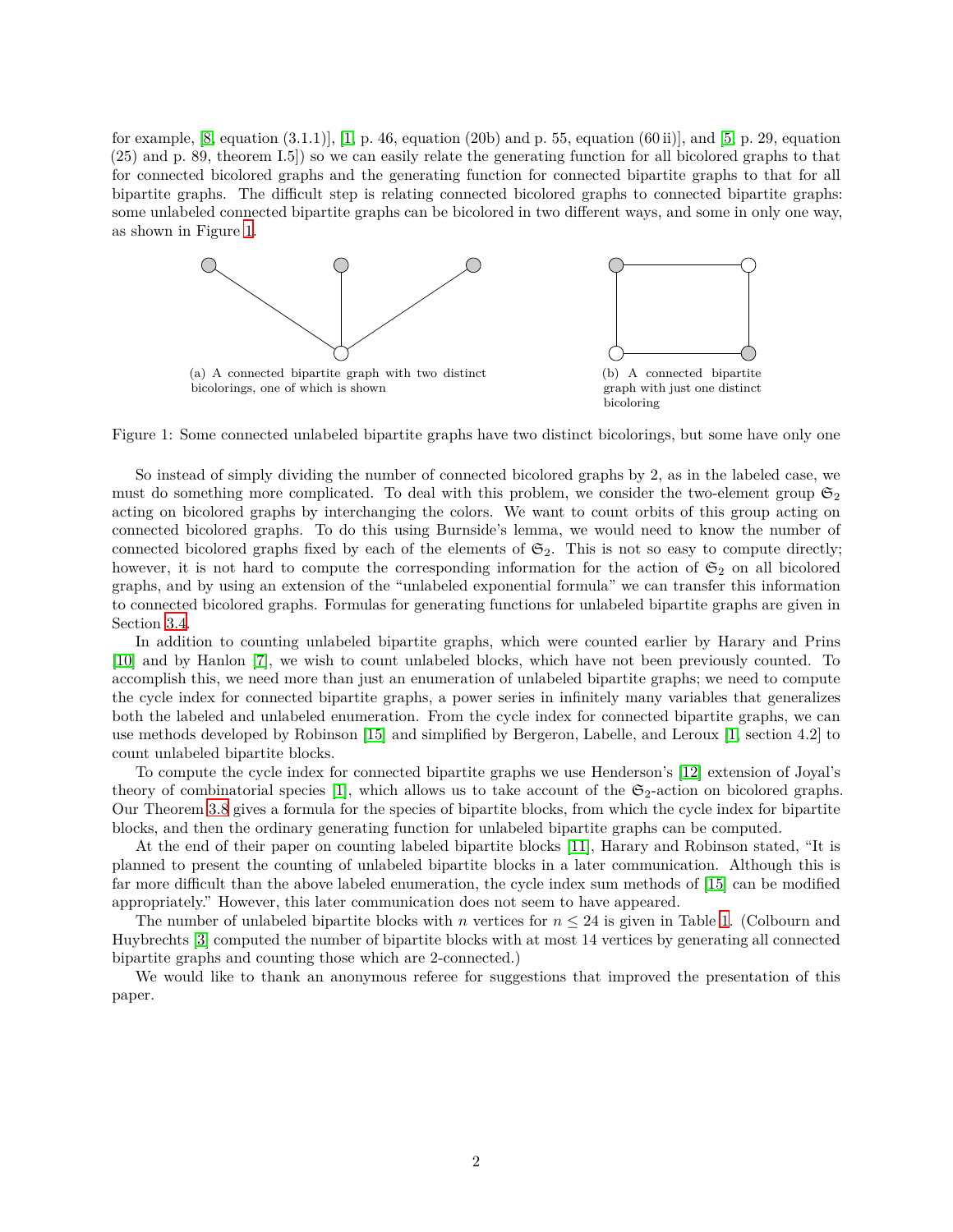### **2. The theory of species**

### **2.1. Introduction**

André Joyal [\[13\]](#page-14-11) introduced the notion of "species of structures", which places the idea of a "class of labeled objects" (e.g., trees or permutations) in a categorical setting. A *species* is a functor from the category **FinBij** of finite sets with bijections to the category **FinSet** of finite sets with set maps<sup>[1](#page-2-0)</sup>. We write  $F[A]$  for the image of the set *A* under the species *F*; for example, if *F* is the species of bipartite graphs then  $F[A]$  is the set of bipartite graphs whose vertices are the elements of the set *A*. We refer the reader to Bergeron, Labelle, and Leroux [\[1,](#page-13-0) §1.2] for details; we give here only a brief summary of the facts that we will need from the theory of species.

If *F* is a species, then for any bijection  $\sigma : A \rightarrow B$  of finite sets, there is a corresponding bijection  $F[\sigma]: F[A] \to F[B]$ . Thus if  $F[A]$  is the set of graphs with vertex set *A* and  $\sigma$  is a bijection from *A* to *B* then for any graph  $H \in F[A]$ , we obtain  $F[\sigma](H)$  by replacing each vertex *a* of *H* with  $\sigma(a)$ . In particular, if  $\sigma$  is a bijection from A to itself, then  $F[\sigma]$  is a bijection from  $F[A]$  to itself, and thus the symmetric group  $\mathfrak{S}_A$  acts on *F*[*A*]. The orbits of *F*[*A*] under this action are "unlabeled" *F*-structures on *A*.

We will write  $\mathfrak{S}_n$  for the symmetric group on the set  $[n] := 1, 2, \ldots, n$  and for a species *F* we will write *F*[*n*] for *F*[{ $1, 2, ..., n$ }].

Classical enumerative methods frequently use the algebra of generating functions, which record the number of structures of a given size as the coefficients of a formal power series. To achieve the same goal in species-theoretic analysis, we define an analogous algebraic object which records information related to the action of the permutation groups. This object is the "cycle index" of the species, a symmetric function defined in terms of the power sum symmetric functions  $p_i = \sum_j x_j^i$ . (In some accounts of the theory the  $p_i$ are taken simply as independent indeterminates.)

**Definition 2.1.** For a species F, we define its *cycle index series* to be the symmetric function

<span id="page-2-2"></span>
$$
Z_F(p_1, p_2, \ldots) = \sum_{n \ge 0} \frac{1}{n!} \left( \sum_{\sigma \in \mathfrak{S}_n} \text{fix}(F[\sigma]) p_{\sigma} \right),\tag{2}
$$

where  $\text{fix}(F[\sigma]) := |\{s \in F[n] : F[\sigma](s) = s\}|$ ,  $\sigma_i$  is the number of *i*-cycles of  $\sigma$ , and  $p_{\sigma} = p_1^{\sigma_1} p_2^{\sigma_2} \dots$ 

It is easy to see<sup>[2](#page-2-1)</sup> that fix( $F[\sigma]$ ) depends only on the cycle type of  $\sigma$ . The cycle types of permutations  $\sigma \in \mathfrak{S}_n$  are in natural bijective correspondence with integer partitions  $\lambda \vdash n$  (that is, weakly decreasing sequences  $(\lambda_1, \lambda_2, \ldots)$  such that  $\sum_i \lambda_i = n$ , and the number of permutations in  $\mathfrak{S}_n$  of cycle type  $\lambda$  is  $n!/z_\lambda$ , where if  $\lambda$  has  $l_i$  parts equal to *i* for each *i*, then  $z_\lambda$  is  $1^{l_1}l_1!2^{l_2}l_2!\cdots$ . Thus the contribution to the inner sum in [\(2\)](#page-2-2) from permutations of cycle type  $\lambda$  is  $(n!/z_\lambda)$  fix( $F[\lambda]$ ), where fix( $F[\lambda]$ ) = fix  $F([\sigma])$  for any permutation  $\sigma$  of cycle type  $\lambda$ , and we may write the sum over permutations in equation [\(2\)](#page-2-2) as a sum over partitions:

<span id="page-2-3"></span>
$$
Z_F(p_1, p_2, \ldots) = \sum_{n \ge 0} \sum_{\lambda \vdash n} \operatorname{fix}(F[\lambda]) \frac{p_\lambda}{z_\lambda},\tag{3}
$$

where  $p_{\lambda} = p_{\lambda_1} p_{\lambda_2} \cdots$ .

The cycle index series  $Z_F$  of the species  $F$  captures enough of its structure that we may recover from it both labeled and unlabeled enumerations, though we are concerned here only with unlabeled enumeration, which is given by the following formula:

**Theorem 2.2** ([\[1,](#page-13-0) Theorem 8, §1.2]). The ordinary generating function  $\tilde{F}(x)$  for unlabeled *F*-structures is *given by*

$$
\tilde{F}(x) = Z_F(x, x^2, x^3, \ldots). \tag{4}
$$

The algebra of cycle indices directly mirrors the combinatorial calculus of species. Addition, multiplication, and composition of species have natural combinatorial interpretations and correspond directly to addition, multiplication, and plethystic composition of their associated cycle indices. This last operation is of particular importance:

<sup>1</sup>The use of **FinSet** instead of **FinBij** for the target category is necessary for technical reasons related to quotients.

<span id="page-2-1"></span><span id="page-2-0"></span><sup>&</sup>lt;sup>2</sup>For any group *G* acting on a set *S*, the number of elements of *S* fixed by  $g \in G$  depends only on the conjugacy class of *g*.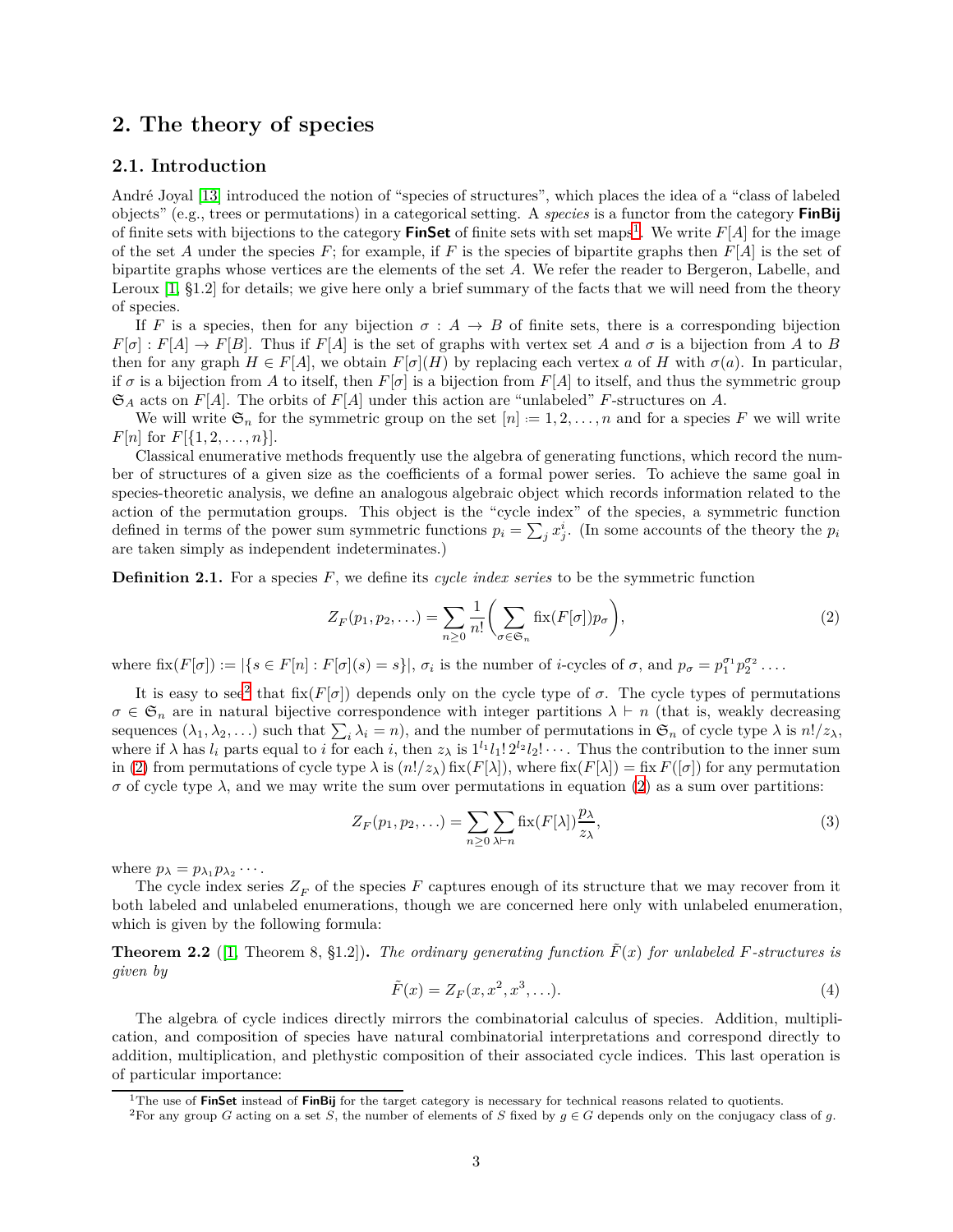**Definition 2.3.** For two species *F* and *G* with  $G[Ø] = \emptyset$ , we define their *composition* to be the species  $F \circ G$  given by  $(F \circ G)[A] = \prod_{\pi \in P(A)} (F[\pi] \times \prod_{B \in \pi} G[B])$  where  $P(A)$  is the set of partitions of *A*.

In other words, the composition  $F \circ G$  is the species of *F*-structures of collections of *G*-structures.

**Definition 2.4.** Let f and g be cycle indices. Then the *plethysm*  $f \circ g$  is the cycle index

$$
f \circ g = f(g(p_1, p_2, p_3, \ldots), g(p_2, p_4, p_6, \ldots), \ldots),
$$
\n(5)

where  $f(a, b, \ldots)$  denotes the cycle index f with a substituted for  $p_1$ , b substituted for  $p_2$ , and so on.

<span id="page-3-1"></span>This is the same as the definition of plethysm of symmetric functions (see, e.g., Stanley [\[17,](#page-14-0) p. 447]). Plethysm of cycle indices then corresponds exactly to species composition:

**Theorem 2.5.** For species F and G with  $G[\emptyset] = \emptyset$ , the cycle index of their plethysm is

<span id="page-3-0"></span>
$$
Z_{F \circ G} = Z_F \circ Z_G \tag{6}
$$

*where*  $\circ$  *in the right-hand side is as in equation* [\(5\)](#page-3-0).

Many combinatorial structures admit natural descriptions as compositions of species. For example, every graph admits a unique decomposition as a (possibly empty) set of (nonempty) connected graphs, so we have the species identity  $G = \mathcal{E} \circ \mathcal{G}^C$  where  $\mathcal{E}$  is the species of sets,  $\mathcal{G}$  the species of graphs, and  $\mathcal{G}^C$  is the species of connected graphs.

The theory of species may be extended to *virtual species*, which are formal differences of species. All of the operations for species that we have discussed extend in a straightforward way to virtual species. We refer the reader to [\[1,](#page-13-0) §2.5] for details. In particular, two virtual species *F* and *G* are *compositional inverses* if  $F \circ G = X$  (or equivalently,  $G \circ F = X$ ) where X is the species of singletons, defined by  $X[A] = \{A\}$  if  $|A| = 1$ , and  $X[A] = \emptyset$  otherwise. We write  $F^{-1}$  for the compositional inverse of F if it exists.

#### <span id="page-3-3"></span>**2.2.** Γ**-species and quotient species**

Burnside's lemma (also known as the Cauchy-Frobenius lemma) is a powerful enumerative tool for counting orbits under a group action. In this section we prove an analogous result for species.

**Definition 2.6.** For Γ a finite group, a Γ*-species F* is a combinatorial species *F* together with an action of Γ on *F*-structures which commutes with isomorphisms of those structures.

For a motivating example, consider the species  $k\mathcal{CG}$  of *k*-colored graphs; the action of  $\mathfrak{S}_k$  on the colors commutes with relabelings of graphs, so  $k \mathcal{CG}$  is a  $\mathfrak{S}_k$ -species with respect to this action.

From a Γ-species, we can construct a quotient under the action of Γ:

**Definition 2.7.** For *F* a Γ-species, define *<sup>F</sup>/*Γ, the *quotient species* of *F* under the action of Γ, to be the species of Γ-orbits of *F*-structures.

A brief exposition of quotient species may be found in [\[1,](#page-13-0) §3.6], and a more thorough exposition in [\[2\]](#page-13-1). Just as with classical species, we may associate a cycle index to a Γ-species, following Henderson [\[12\]](#page-14-9).

<span id="page-3-2"></span>**Definition 2.8.** For a Γ-species *F*, we define the Γ-cycle index  $Z_F^{\Gamma}$ : for each  $\gamma \in \Gamma$ , let

$$
Z_F^{\Gamma}(\gamma) = \sum_{n \ge 0} \frac{1}{n!} \sum_{\sigma \in \mathfrak{S}_n} \text{fix}(\gamma \cdot F[\sigma]) p_{\sigma}
$$
 (7)

with  $p_{\sigma}$  as in equation [\(2\)](#page-2-2).

We will call such an object (formally a map from  $\Gamma$  to the ring  $\mathbf{Q}[[p_1, p_2, \ldots]]$  of symmetric functions with rational coefficients in the *p*-basis) a Γ*-cycle index* even when it is not explicitly the Γ-cycle index of a Γ-species. So the coefficients in the power series count the fixed points of the *combined* action of a permutation and the group element  $\gamma$ . Note that, in particular, the classical ("ordinary") cycle index may be recovered as  $Z_F = Z_F^{\Gamma}(e)$  for any  $\Gamma$ -species  $F$ .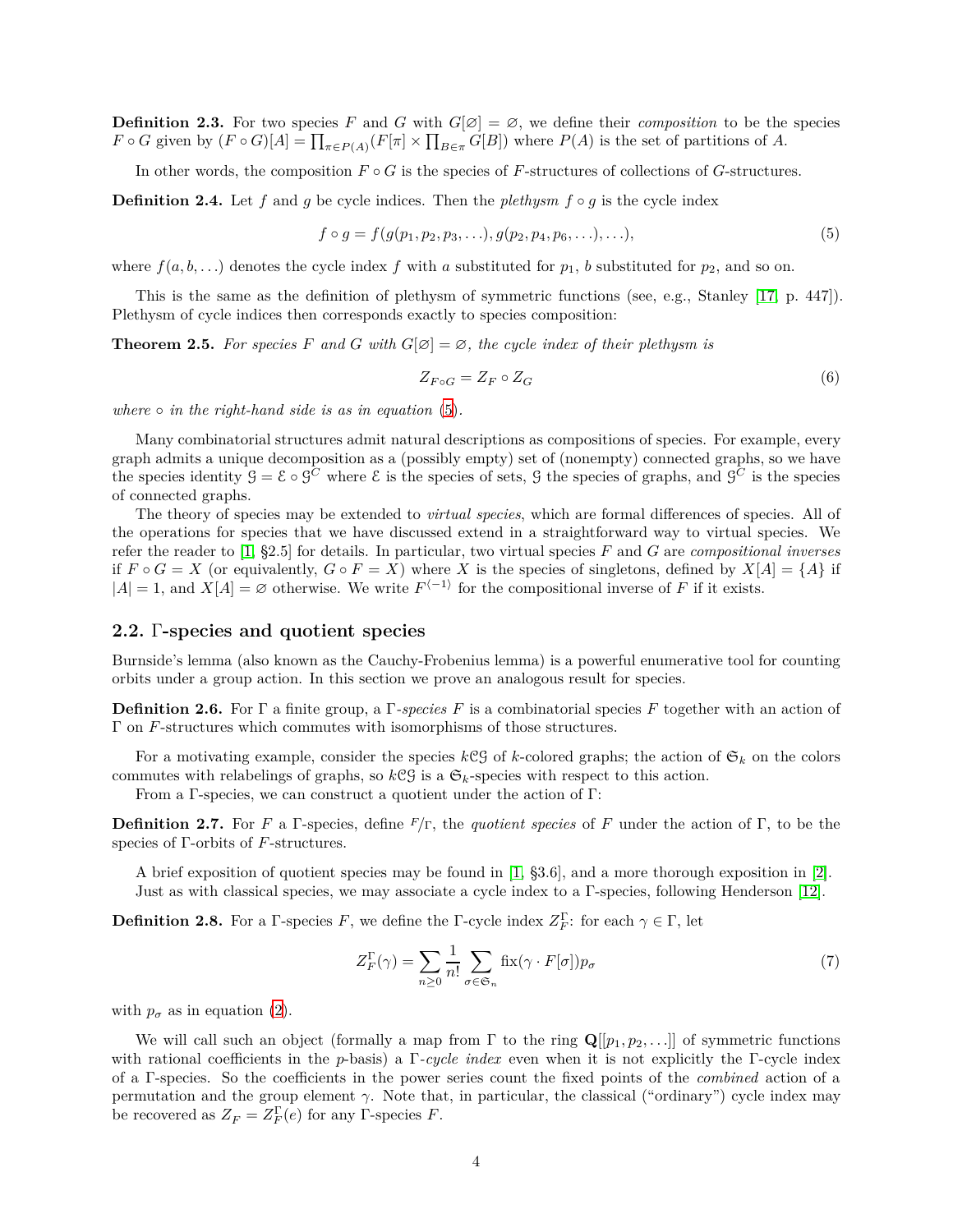The algebraic relationships between ordinary species and their cycle indices generally extend to the Γspecies context. The actions on cycle indices of Γ-species addition and multiplication are exactly as in the ordinary species case considered Γ-componentwise. The action of composition, which in ordinary species corresponds to plethysm of cycle indices, can also be extended:

**Definition 2.9.** For two Γ-species *F* and *G*, define their *composition* to be the Γ-species *F* ◦*G* with structures given by  $(F \circ G)[A] = \prod_{\pi \in P(A)} (F[\pi] \times \prod_{B \in \pi} G[B])$  where  $P(A)$  is the set of partitions of *A* and where  $\gamma \in \Gamma$ acts on a  $(F \circ G)$ -structure by acting on the *F*-structure and the *G*-structures independently.

A formula similar to that of Theorem [2.5](#page-3-1) requires a definition of the plethysm of Γ-symmetric functions, here taken from Henderson [\[12,](#page-14-9) §3].

**Definition 2.10.** For two Γ-cycle indices *f* and *g*, their *plethysm f* ◦ *g* is a Γ-cycle index defined by

$$
(f \circ g)(\gamma) = f(\gamma)(g(\gamma)(p_1, p_2, p_3, \ldots), g(\gamma^2)(p_2, p_4, p_6, \ldots), \ldots). \tag{8}
$$

This definition of Γ-cycle index plethysm is then indeed the correct operation to pair with the composition of Γ-species:

**Theorem 2.11** ([\[12,](#page-14-9) Theorem 3.1]). *If A* and *B* are  $\Gamma$ -species and  $B(\emptyset) = \emptyset$ , then

<span id="page-4-1"></span>
$$
Z_{A \circ B}^{\Gamma} = Z_A^{\Gamma} \circ Z_B^{\Gamma}.
$$
 (9)

Recall from equation [\(2\)](#page-2-2) that, to compute the cycle index of a species, we need to enumerate the fixed points of each  $\sigma \in \mathfrak{S}_n$ . To count fixed points in the quotient species  $F/\Gamma$  we need to count the fixed  $\Gamma$ -orbits of *σ* in *F* under commuting actions of  $\mathfrak{S}_n$  and  $\Gamma$  (that is, under an  $(\mathfrak{S}_n \times \Gamma)$ -action). This may be accomplished by the following generalization of Burnside's lemma [\[16\]](#page-14-12). (A more general result appears in [\[4,](#page-14-13) Theorem 4.2b].)

<span id="page-4-0"></span>**Lemma 2.12.** *If*  $\Gamma$  *and*  $\Delta$  *are finite groups and S is a set with a* ( $\Gamma \times \Delta$ )*-action, then for any*  $\delta \in \Delta$  *the number of*  $\Gamma$ *-orbits fixed by*  $\delta$  *is*  $\frac{1}{|\Gamma|} \sum_{\gamma \in \Gamma}$  fix $(\gamma, \delta)$ *.* 

<span id="page-4-2"></span>Applying Lemma [2.12](#page-4-0) to Definition [2.8](#page-3-2) yields a formula for the cycle index of a quotient species in terms of the Γ-cycle index. An equivalent result was given by Bousquet [\[2,](#page-13-1) §2.2.3].

**Theorem 2.13.** *For a* Γ*-species F, the ordinary cycle index of the quotient species <sup>F</sup>/*<sup>Γ</sup> *is given by*

$$
Z_{F/\Gamma} = \frac{1}{|\Gamma|} \sum_{\gamma \in \Gamma} Z_F^{\Gamma}(\gamma). \tag{10}
$$

We will use the notation  $Z_F^{\Gamma}$  for  $\frac{1}{|\Gamma|} \sum_{\gamma \in \Gamma} Z_F^{\Gamma}(\gamma)$ .

When  $\Gamma$  is a symmetric group  $\mathfrak{S}_n$ , as in our applications, we may represent the Γ-cycle index as a symmetric function in two sets of variables which is homogeneous of degree *n* in the second set of variables; with this approach, Γ-cycle index plethysm corresponds to the operation of "inner plethysm in *y*" studied by Travis [\[19\]](#page-14-14).

### <span id="page-4-3"></span>**3. The species of bipartite blocks**

### **3.1. Introduction**

**Definition 3.1.** A *bicolored graph* is a graph, each vertex of which has been assigned one of two colors (here, black and white) such that each edge connects vertices of different colors. A *bipartite graph* (sometimes called *bicolorable*) is a graph which admits such a coloring.

There is an extensive literature about bicolored and bipartite graphs, including enumerative results for bicolored graphs [\[9\]](#page-14-3), bipartite graphs both allowing [\[7\]](#page-14-7) and prohibiting [\[10\]](#page-14-6) isolated points, and bipartite blocks [\[11\]](#page-14-2). However, the enumeration of bipartite blocks has been accomplished previously only in the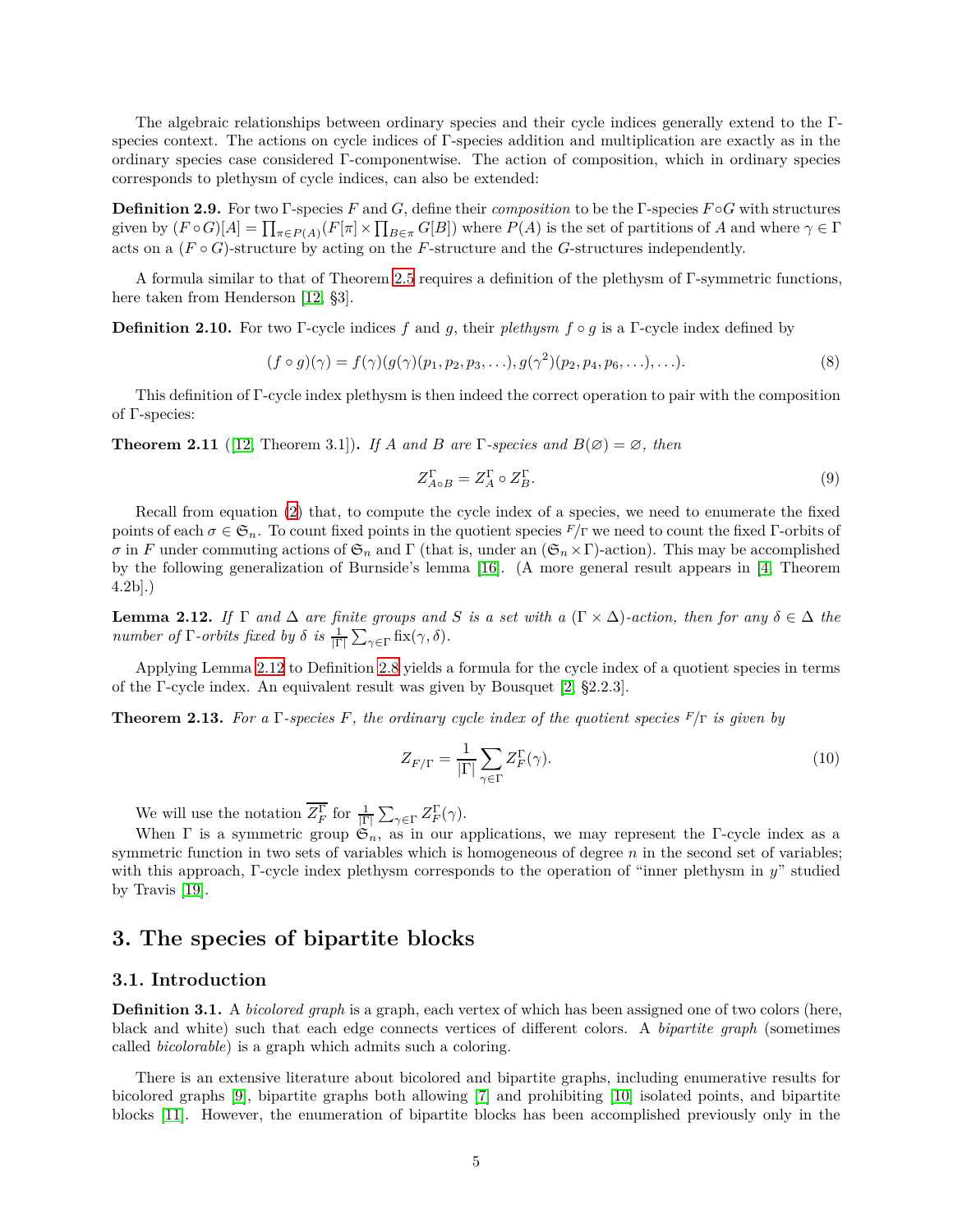labeled case. By considering the problem in light of the theory of Γ-species, we develop a more systematic understanding of the structural relationships between these various classes of graphs, which allows us, in particular, to enumerate all of them in their unlabeled forms.

Throughout this chapter, we denote by BC the species of bicolored graphs and by BP the species of bipartite graphs. The prefix C will indicate the connected analogue of such a species, so CBP is the species of connected bipartite graphs.

We are motivated by the graph-theoretic fact that each *connected* bipartite graph has exactly two bicolorings, and may be identified with an orbit of connected bicolored graphs under the action of  $\mathfrak{S}_2$  where the nontrivial element *τ* reverses all vertex colors. We will hereafter treat all the various species of bicolored graphs as  $\mathfrak{S}_2$ -species with respect to this action and use the theory developed in Section [2.2](#page-3-3) to pass to bipartite graphs.

### **3.2. Bicolored graphs**

We begin our investigation by directly computing the  $\mathfrak{S}_2$ -cycle index for the species  $\mathcal{BC}$  of bicolored graphs with the color-reversing  $\mathfrak{S}_2$ -action described previously. We will then use various methods from the species algebra of Section [2](#page-1-1) to pass to other related species. To compute the  $\mathfrak{S}_2$ -cycle index  $Z_{\mathcal{BC}}^{\mathfrak{S}_2}$  we compute separately  $Z_{\text{BC}}^{\mathfrak{S}_2}(e)$  and  $Z_{\text{BC}}^{\mathfrak{S}_2}(\tau)$ .

## <span id="page-5-0"></span>**3.2.1.** Computing  $Z_{\mathcal{B}\mathcal{C}}^{\mathfrak{S}_2}(e)$

For each  $n > 0$  and each permutation  $\pi \in \mathfrak{S}_n$ , we must count bicolored graphs on [*n*] for which  $\pi$  is a color-preserving automorphism. To simplify some future calculations, we omit empty graphs and define  $\mathcal{B}\mathcal{C}[\varnothing] = \varnothing$ . We note that the *number* of such graphs in fact depends only on the cycle type  $\lambda \vdash n$  of the permutation  $\pi$ , so we can use the cycle index formula in equation [\(3\)](#page-2-3) interpreted as a Γ-cycle index identity.

Fix some  $n \geq 0$  and let  $\lambda \vdash n$ . We wish to count bicolored graphs for which a chosen permutation  $\pi$ of cycle type  $\lambda$  is a color-preserving automorphism. Each cycle of the permutation must correspond to a monochromatic subset of the vertices, so we may construct graphs by drawing bicolored edges into a given colored vertex set. If we draw some particular bicolored edge, we must also draw every other edge in its orbit under  $\pi$  if  $\pi$  is to be an automorphism of the graph. Moreover, every bicolored graph for which  $\pi$  is an automorphism may be constructed in this way. Therefore, we direct our attention first to counting these edge orbits for a fixed coloring; we will then count colorings with respect to these results to get our total cycle index.

Consider an edge connecting two cycles of lengths *m* and *n*; the length of its orbit under the permutation is  $lcm(m, n)$ , so the number of such orbits of edges between these two cycles is  $mn/\text{lcm}(m, n) = \text{gcd}(m, n)$ .  $\sum$  gcd $(m, n)$  where the sum is over the multisets of all cycle lengths m of white cycles and n of black cycles For an example in the case  $m = 4, n = 2$  $m = 4, n = 2$ , see Figure 2. The number of orbits for a fixed coloring is then in the permutation  $\pi$ . We may then construct any possible graph fixed by our permutation by making a choice of a subset of these cycles to fill with edges, so the total number of such graphs is  $\prod 2^{\gcd(m,n)}$  for a fixed coloring.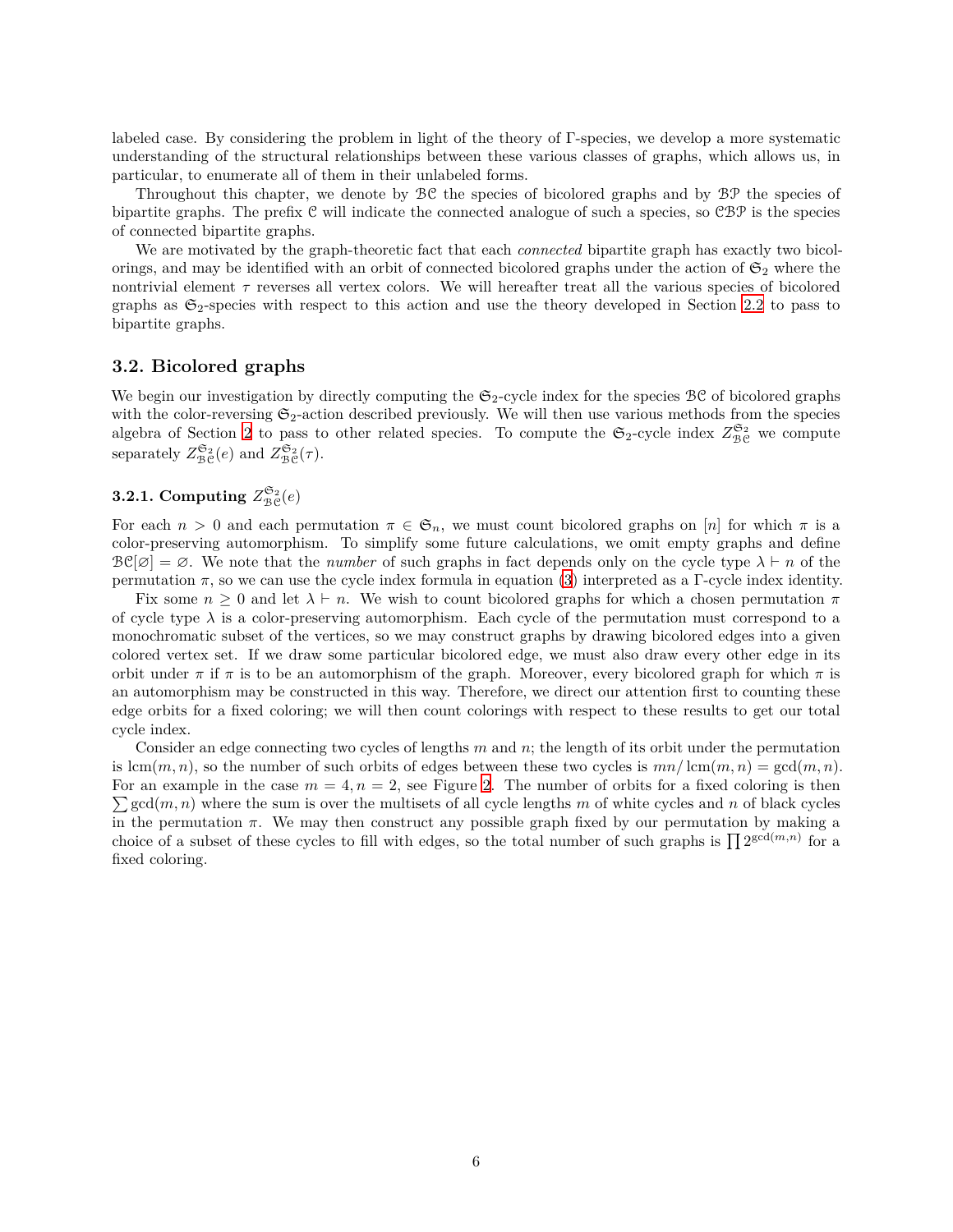<span id="page-6-0"></span>

Figure 2: An edge *e* (solid) between two cycles of lengths 4 and 2 in a permutation and that edge's orbit (dashed)

We now turn our attention to the possible colorings of the graph which are compatible with a permutation of specified cycle type  $\lambda$ . We split our partition into two subpartitions, writing  $\lambda = \mu \cup \nu$ , where partitions are treated as multisets and  $\cup$  is the multiset union, and  $\mu$  corresponds to the white cycles and  $\nu$  the black. Then the total number of graphs fixed by such a permutation with a specified decomposition is

<span id="page-6-2"></span>
$$
\operatorname{fix}(\mu, \nu) = \prod_{\substack{i \in \mu \\ j \in \nu}} 2^{\gcd(i,j)} \tag{11}
$$

where the product is over the elements of  $\mu$  and  $\lambda$  taken as multisets. Suppose that the multiplicities of the part *i* in the partitions  $\lambda$ ,  $\mu$ , and  $\nu$  are  $l_i$ ,  $m_i$ , and  $n_i$ , respectively. Then the  $l_i$  *i*-cycles of a permutation of cycle type  $\lambda$  can be colored so that  $m_i$  are white and  $n_i$  are black in  $l_i!/(m_i! n_i!)$  ways. So in all there are  $\prod_i l_i!/(m_i! n_i!) = z_{\lambda}/(z_{\mu}z_{\nu})$  colorings associated with  $\mu$  and  $\nu$ , and

$$
\text{fix}(\lambda) = \frac{z_{\lambda}}{z_{\mu}z_{\nu}} \text{fix}(\mu, \nu) = \sum_{\mu \cup \nu = \lambda} \frac{z_{\lambda}}{z_{\mu}z_{\nu}} \prod_{\substack{i \in \mu \\ j \in \nu}} 2^{\text{gcd}(i,j)}.
$$

Thus we obtain a formula for  $Z_{\mathcal{B}\mathcal{C}}^{\mathfrak{S}_2}(e)$ .

**Theorem 3.2.** Let BC denote the  $\mathfrak{S}_2$ -species of bicolored graphs with the color-switching action of  $\mathfrak{S}_2$ . Then *the element of the*  $\mathfrak{S}_2$ -cycle index  $Z_{\mathcal{BC}}^{\tilde{\mathfrak{S}}_2}$  associated to *e is given by* 

$$
Z_{\text{BC}}^{\mathfrak{S}_2}(e) = \sum_{n>0} \sum_{\substack{\mu,\nu\\ \mu \cup \nu \vdash n}} \frac{p_{\mu \cup \nu}}{z_{\mu} z_{\nu}} \prod_{i,j} 2^{\gcd(\mu_i,\nu_j)}.
$$
 (12)

Explicit formulas for the generating function for unlabeled bicolored graphs were obtained by Harary [\[9\]](#page-14-3) using conventional Pólya-theoretic methods. Conceptually, our enumeration largely mirrors his. Harary uses the classical cycle index of the line group[3](#page-6-1) of the complete bicolored graph of which any given bicolored graph is a spanning subgraph. He then enumerates orbits of edges under these groups using the Pólya enumeration theorem.

## **3.2.2.** Calculating  $Z_{\mathcal{B}\mathcal{C}}^{\mathfrak{S}_2}(\tau)$

Recall that the nontrivial element of  $\tau \in \mathfrak{S}_2$  acts on bicolored graphs by reversing all colors.

We again consider the cycles in the vertex set [*n*] induced by a permutation  $\pi \in \mathfrak{S}_n$  and use the partition *λ* corresponding to the cycle type of *π* for bookkeeping. We then wish to count bicolored graphs on [*n*] for which  $\tau \cdot \pi$  is an automorphism, which is to say that  $\pi$  itself is a color-*reversing* automorphism. The number of bicolored graphs for which  $\pi$  is a color-reversing automorphism depends only on the cycle type  $\lambda$ . Each cycle of vertices must be color-alternating and hence of even length, so the partition  $\lambda$  must have only

<span id="page-6-1"></span><sup>&</sup>lt;sup>3</sup>The *line group* of a graph is the group of permutations of edges induced by permutations of vertices.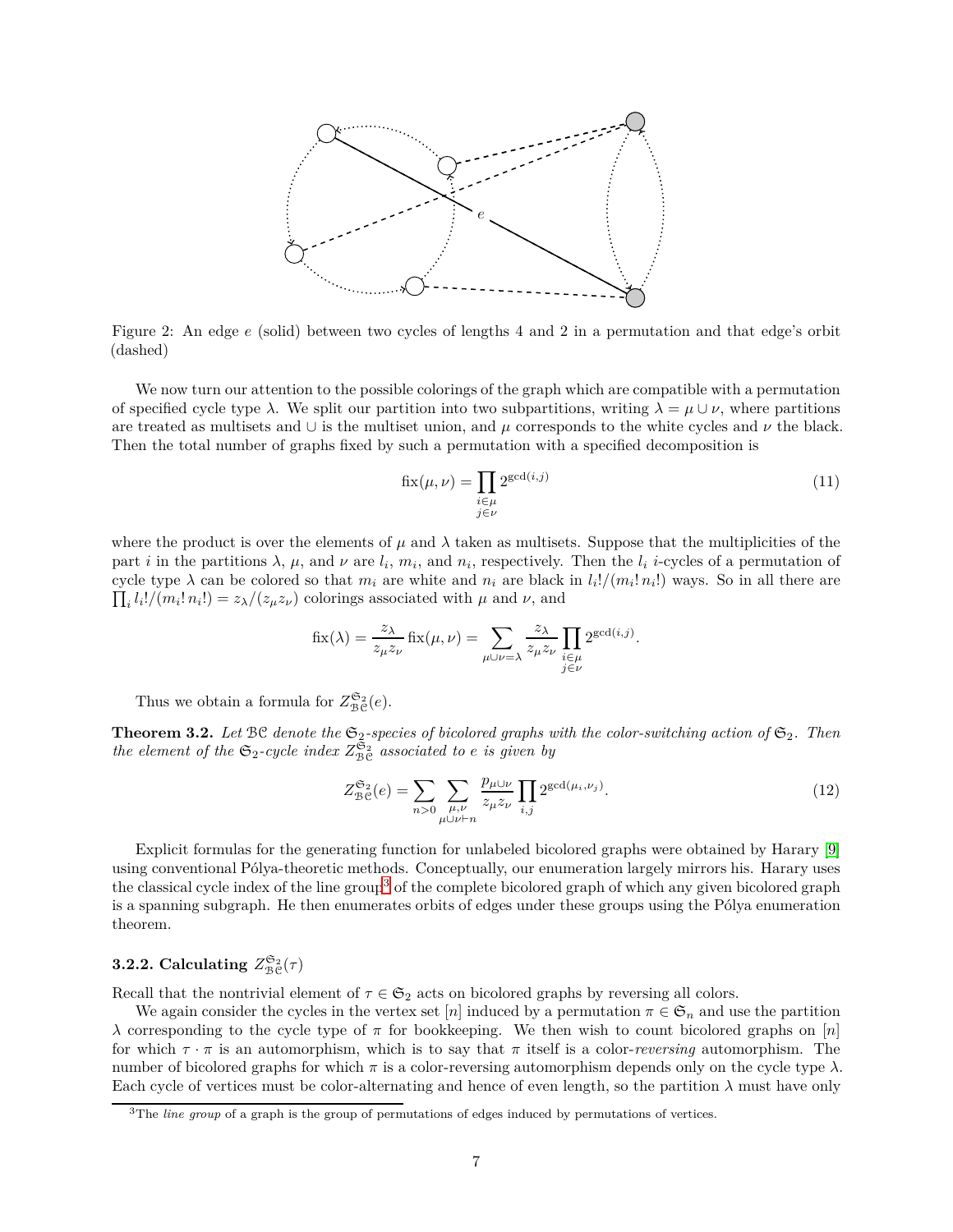even parts. Once this condition is satisfied, edges may be drawn either within a single cycle or between two cycles, and as before if we draw in any edge we must draw in its entire orbit under  $\pi$  (since  $\pi$  is to be an automorphism of the underlying graph). Moreover, all graphs for which  $\pi$  is a color-reversing automorphism with a fixed coloring may be constructed in this way, so it suffices to count such edge orbits and then consider how colorings may be assigned.

We first determine the number of orbits of edges within a cycle of length 2*n*; we hereafter describe such a cycle as having *semilength n*. There are exactly *n* <sup>2</sup> possible white-black edges in such a cycle. If *n* is even, then every edge lies in an orbit of size  $2n$ , so there are  $n^2/(2n) = n/2$  orbits of edges. If *n* is odd, there are *n* edges joining diametrically opposed vertices, which have oppositive colors. These *n* edges are all in the same orbit. (See Figure [3a](#page-7-0) for an illustration of these edges.) The remaining  $n^2 - n$  edges are in orbits of size  $2n$ , so there are  $(n^2 - n)/(2n) = (n - 1)/2$  of these orbits. (See Figure [3b](#page-7-1) for an illustration of these edges.) Thus the total number of orbits for *n* odd is  $(n+1)/2$ . In either case, the number of orbits is  $\lceil n/2 \rceil$ .

<span id="page-7-0"></span>

Figure 3: Both types of intra-cycle edges and their orbits on a typical color-alternating 6-cycle

Now consider an edge drawn between two cycles of semilengths *m* and *n*. The total number of possible white-black edges is  $2mn$ , each of which has an orbit length of  $lcm(2m, 2n) = 2 \,lcm(m, n)$ . Hence, the total number of orbits is  $2mn/(2 \text{ lcm}(m, n)) = \text{gcd}(m, n)$ .

<span id="page-7-1"></span>

Figure 4: An edge *e* and its orbit between color-alternating cycles of semilengths 2 and 1

All together, then, the number of orbits for a fixed coloring of a permutation of cycle type 2*λ* (the partition obtained by doubling every part of  $\lambda$ ) is  $\sum_i [\lambda_i/2] + \sum_{i < j} \gcd(\lambda_i, \lambda_j)$ . All valid bicolored graphs for a fixed coloring for which  $\pi$  is a color-preserving automorphism may be obtained uniquely by making some choice of a subset of this collection of orbits, just as in Section [3.2.1](#page-5-0). Thus, the total number of possible graphs for a given vertex coloring is

<span id="page-7-2"></span>
$$
\prod_{i} 2^{\lceil \lambda_i/2 \rceil} \prod_{i < j} 2^{\gcd(\lambda_i, \lambda_j)},\tag{13}
$$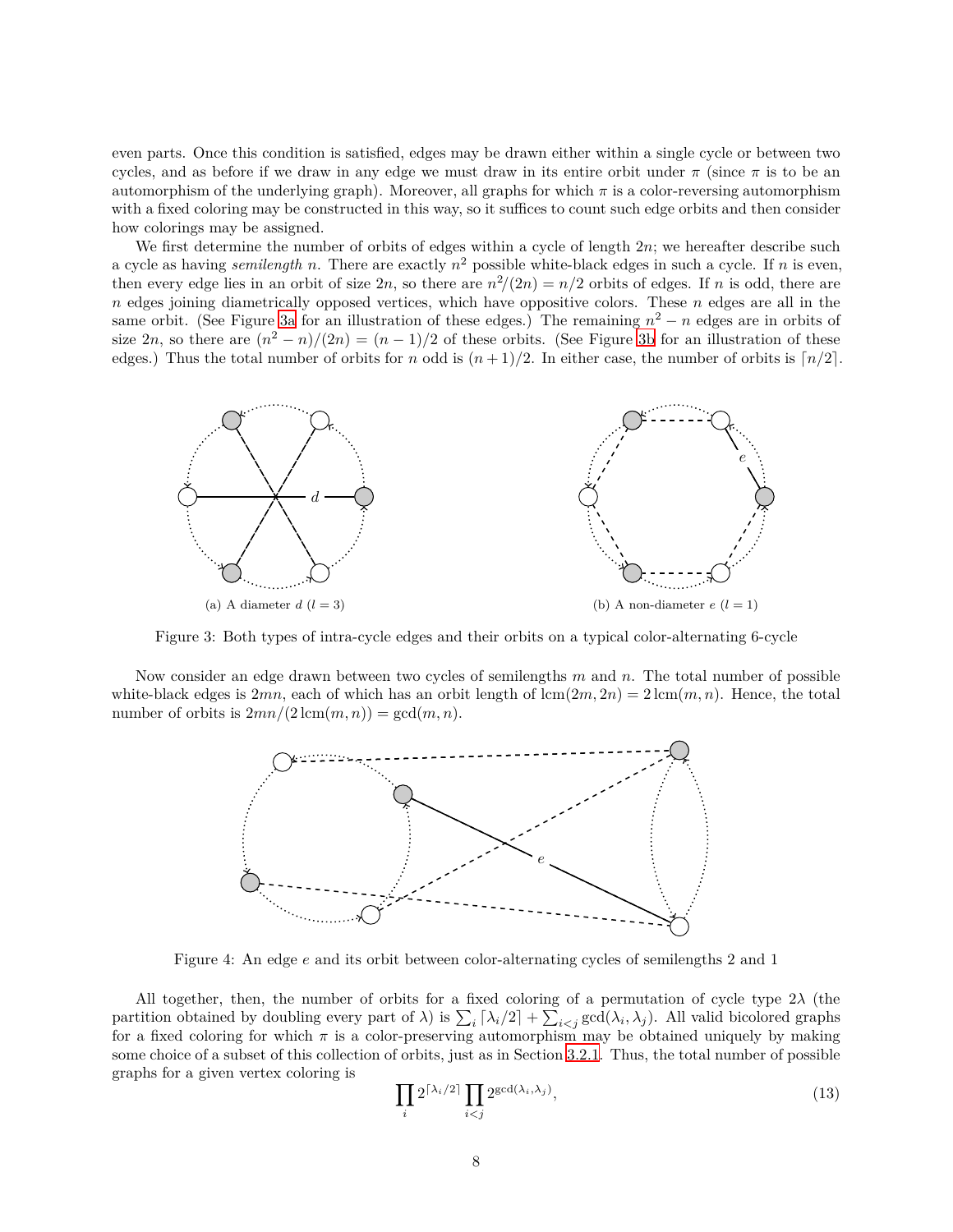independent of the choice of coloring. For a partition  $2\lambda$  with  $l(\lambda)$  cycles, there are then  $2^{l(\lambda)}$  colorings compatible with our requirement that each cycle is color-alternating, which we multiply by [\(13\)](#page-7-2) to obtain the total number of graphs for all permutations  $\pi$  with cycle type  $2\lambda$ .

Thus, we obtain a formula for  $Z_{\text{BC}}^{\mathfrak{S}_2}(\tau)$ :

**Theorem 3.3.** Let  $\mathcal{BC}$  denote the  $\mathfrak{S}_2$ -species of bicolored graphs with the color-switching action of  $\mathfrak{S}_2$ . Then *the element of the*  $\mathfrak{S}_2$ -cycle *index*  $Z_{\text{BC}}^{\tilde{\mathfrak{S}}_2}$  *associated to*  $\tau$  *is given by* 

$$
Z_{\text{BC}}^{\mathfrak{S}_2}(\tau) = \sum_{\substack{n>0\\n \text{ even}}} \sum_{\lambda \vdash n/2} 2^{l(\lambda)} \frac{p_{2\lambda}}{z_{2\lambda}} \prod_i 2^{\lceil \lambda_i/2 \rceil} \prod_{i < j} 2^{\gcd(\lambda_i, \lambda_j)}.
$$
\n(14)

### **3.3. Connected bicolored graphs**

As noted in the introduction to this section, to pass from bicolored graphs to bipartite graphs by taking a quotient under the color-reversing action of  $\mathfrak{S}_2$ , we must work in the connected case. Thus, we must first pass from the  $\mathfrak{S}_2$ -species  $\mathfrak{BC}$  of bicolored graphs to the  $\mathfrak{S}_2$ -species  $\mathfrak{CBC}$  of connected bicolored graphs.

Every graph may be decomposed uniquely into (and thus species-theoretically identified with) the set of its connected components. Thus, at the species level, we have that

<span id="page-8-1"></span>
$$
\mathcal{BC} = \mathcal{E}^+ \circ \mathcal{CBC},\tag{15}
$$

where  $\mathcal{BC}$  is the species of nonempty bicolored graphs,  $\mathcal{CBC}$  is the species of nonempty connected bicolored graphs, and  $\mathcal{E}^+ = \mathcal{E} - 1$  is the species of nonempty sets.

Reversing the colors of a bicolored graph is done simply by reversing the colors of each of its connected components independently; this action has no effect on the structure of the collection of these components. We may extend  $\mathcal{E}^+$  to an  $\mathfrak{S}_2$ -species by applying the trivial action; then equation [\(15\)](#page-8-1) may be interpreted as an isomorphism of  $\mathfrak{S}_2$ -species.

To use the decomposition in equation [\(15](#page-8-1)) to derive the  $\mathfrak{S}_2$ -cycle index for CBC, we must invert the  $\mathfrak{S}_2$ -species composition into  $\mathcal{E}^+$ . We write  $\Omega := (\mathcal{E}^+)^{\langle -1 \rangle}$  to denote the virtual species that is the inverse of  $\mathcal{E}^+$  with respect to composition of species, following the notation of [\[14\]](#page-14-15); we also let  $\Omega$  denote the virtual  $\mathfrak{S}_2$ -species which is the compositional inverse of the  $\mathfrak{S}_2$ -species  $\mathcal{E}^+$  with the trivial action.

<span id="page-8-3"></span>We can derive from [\[1,](#page-13-0) §2.5, equation (58c)] a formula for the cycle index  $Z_{\Omega}$  of this virtual species. It is then straightforward to show (by consideration of equation [\(8\)](#page-4-1)) that each term of  $Z_0^{\mathfrak{S}_2}$  $\frac{\mathfrak{S}_2}{\Omega}$  is equal to  $Z_{\Omega}$ . Thus, we have that

$$
Z_{\Omega}^{\mathfrak{S}_2}(\gamma) = \sum_{k \ge 1} \frac{\mu(k)}{k} \log(1 + p_k)
$$
\n(16)

for each  $\gamma \in \mathfrak{S}_2$ , where  $\mu$  is the integer Möbius function. (This cycle index series is sometimes known as the "combinatorial logarithm".)

We can then rewrite equation [\(15\)](#page-8-1) as

<span id="page-8-2"></span>
$$
CBC = \Omega \circ BC. \tag{17}
$$

Translating equation [\(17](#page-8-2)) then gives us a formula for the  $\mathfrak{S}_2$ -cycle index of CBC.

**Theorem 3.4.** Let BC denote the  $\mathfrak{S}_2$ -species of bicolored graphs and CBC the  $\mathfrak{S}_2$ -species of connected *bicolored graphs, both with the color-switching action of*  $\mathfrak{S}_2$ . Additionally, let  $Z_{\Omega}^{\mathfrak{S}_2}$  $\frac{1}{\Omega}$ <sup>2</sup> denote the combinatorial *logarithm series given in equation* [\(16\)](#page-8-3)*. Then the*  $\mathfrak{S}_2$ -cycle *indices* of BC *and* CBC *are related by* 

$$
Z_{\rm CBC}^{\mathfrak{S}_2} = Z_{\Omega}^{\mathfrak{S}_2} \circ Z_{\rm BC}^{\mathfrak{S}_2}.
$$
 (18)

<span id="page-8-0"></span>Note that we could have avoided the use of virtual species by performing the inversion at the level of cycle indices.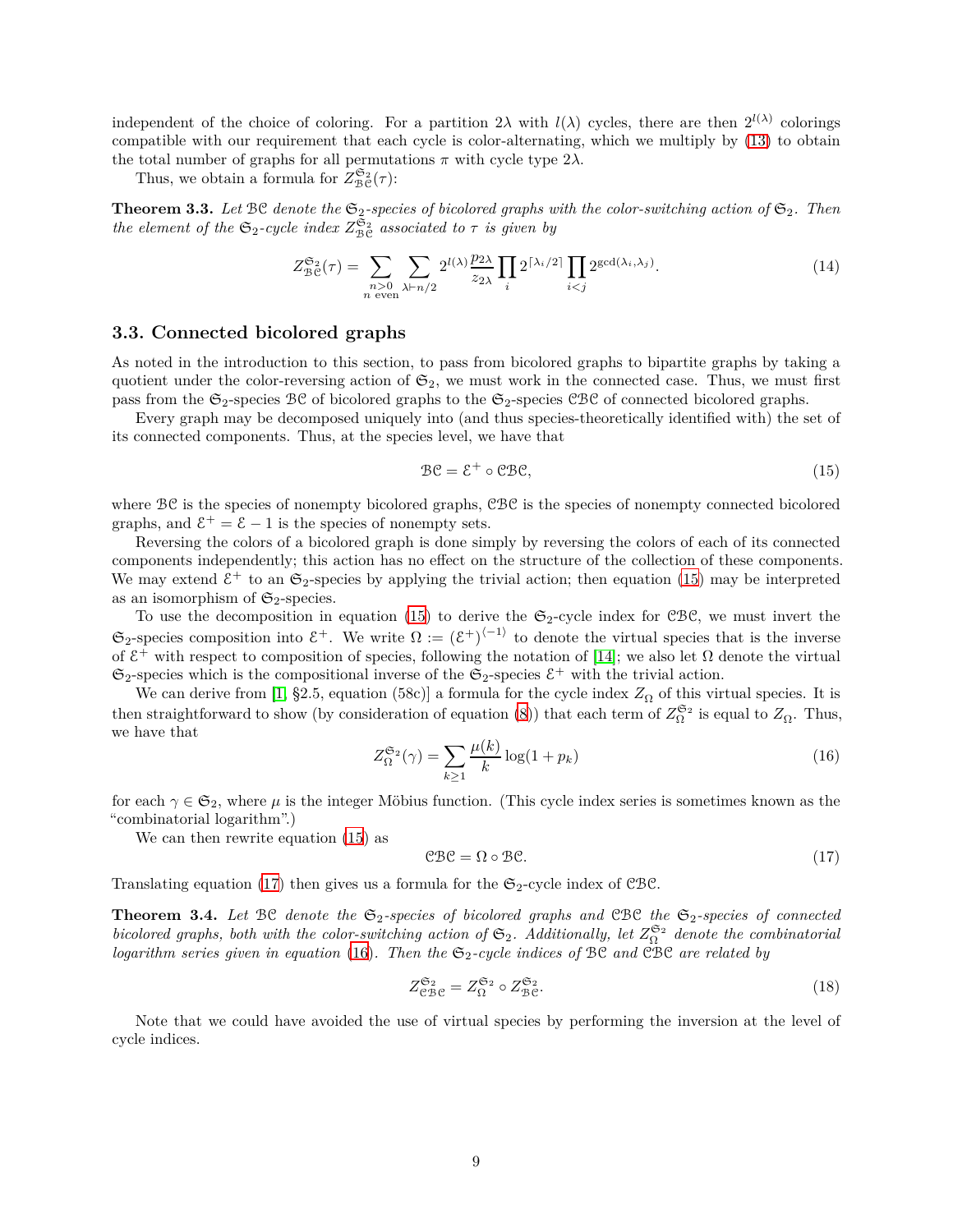### **3.4. Bipartite graphs**

As we previously observed, connected bipartite graphs are naturally identified with orbits of connected bicolored graphs under the color-reversing action of  $\mathfrak{S}_2$ . Thus,

$$
C\mathcal{B}P = {C\mathcal{B}C \choose C_2}.
$$

<span id="page-9-2"></span>By application of Theorem [2.13,](#page-4-2) we can then directly compute the cycle index of CBP in terms of previous results.

**Theorem 3.5.** Let CBP denote the species of connected bipartite graphs and CBC the  $\mathfrak{S}_2$ -species of connected *bicolored graphs. Their cycle indices are related by*

$$
Z_{\mathcal{CBP}} = \overline{Z_{\mathcal{CBE}}^{\mathfrak{S}_2}} = \frac{1}{2} (Z_{\mathcal{CBE}}^{\mathfrak{S}_2}(e) + Z_{\mathcal{CBE}}^{\mathfrak{S}_2}(\tau)). \tag{19}
$$

<span id="page-9-0"></span>Since a bipartite graph is a set of connected bipartite graphs, we have  $B\mathcal{P} = \mathcal{E} \circ \mathcal{C} \mathcal{B} \mathcal{P}$ , and this gives the formula for the cycle index for bipartite graphs.

**Theorem 3.6.** *Let* BP *denote the species of bipartite graphs,* CBP *the species of connected bipartite graphs, and* E *the species of sets. Their cycle indices are related by*

$$
Z_{\mathcal{B}\mathcal{P}} = Z_{\mathcal{E}} \circ Z_{\mathcal{C}\mathcal{B}\mathcal{P}}.\tag{20}
$$

Theorem [3.6](#page-9-0) allows us to compute the number of unlabeled bipartite graphs with *n* vertices. However, we can find a computationally more efficient formula for bipartite graphs using only ordinary generating functions, rather than cycle indices. Specifically, let

$$
f_e(x) = 1 + Z_{\mathcal{B}\mathcal{C}}^{\mathfrak{S}_2}(e)(x, x^2, x^3, \dots)
$$
  
\n
$$
f_{\tau}(x) = 1 + Z_{\mathcal{B}\mathcal{C}}^{\mathfrak{S}_2}(\tau)(x, x^2, x^3, \dots)
$$
  
\n
$$
g_e(x) = Z_{\mathcal{C}\mathcal{B}\mathcal{C}}^{\mathfrak{S}_2}(e)(x, x^2, x^3, \dots)
$$
  
\n
$$
g_{\tau}(x) = Z_{\mathcal{C}\mathcal{B}\mathcal{C}}^{\mathfrak{S}_2}(\tau)(x, x^2, x^3, \dots)
$$
  
\n
$$
c(x) = \tilde{Z}_{\mathcal{C}\mathcal{B}\mathcal{P}}(x) = Z_{\mathcal{C}\mathcal{B}\mathcal{P}}(x, x^2, x^3, \dots)
$$
  
\n
$$
b(x) = \tilde{Z}_{\mathcal{B}\mathcal{P}}(x) = Z_{\mathcal{B}\mathcal{P}}(x, x^2, x^3, \dots).
$$

Then  $c(x)$  is the ordinary generating function for connected bipartite graphs and  $b(x)$  is the ordinary generating function for bipartite graphs. We have formulas for  $f_e(x)$  and  $f_\tau(x)$  as sums over partitions,

$$
f_e(x) = \sum_{n=0}^{\infty} x^n \sum_{\substack{\mu,\nu \\ \mu \cup \nu \vdash n}} \frac{1}{z_{\mu} z_{\nu}} \prod_{i,j} 2^{\gcd(\mu_i,\nu_j)}
$$

$$
f_{\tau}(x) = \sum_{n \text{ even}} x^n \sum_{\lambda \vdash n/2} \frac{2^{l(\lambda)}}{z_{2\lambda}} \prod_i 2^{\lceil \lambda_i/2 \rceil} \prod_{i < j} 2^{\gcd(\lambda_i,\lambda_j)},
$$

and  $g_e(x)$  and  $g_\tau(x)$  are related to  $f_e(x)$  and  $f_\tau(x)$  by

<span id="page-9-1"></span>
$$
f_e(x) = \exp\left(\sum_{k=1}^{\infty} \frac{g_e(x^k)}{k}\right)
$$
  

$$
f_{\tau}(x) = \exp\left(\sum_{k=0}^{\infty} \frac{g_{\tau}(x^{2k+1})}{2k+1} + \sum_{k=1}^{\infty} \frac{g_e(x^{2k})}{2k}\right),
$$

which may be inverted to give

$$
g_e(x) = \sum_{k=1}^{\infty} \frac{\mu(k)}{k} \log f_e(x^k)
$$
  

$$
g_{\tau}(x) = \sum_{k=0}^{\infty} \frac{\mu(2k+1)}{2k+1} \log f_{\tau}(x^{2k+1}) + \sum_{k=1}^{\infty} \frac{\mu(2k)}{2k} \log f_e(x^{2k}),
$$
 (21)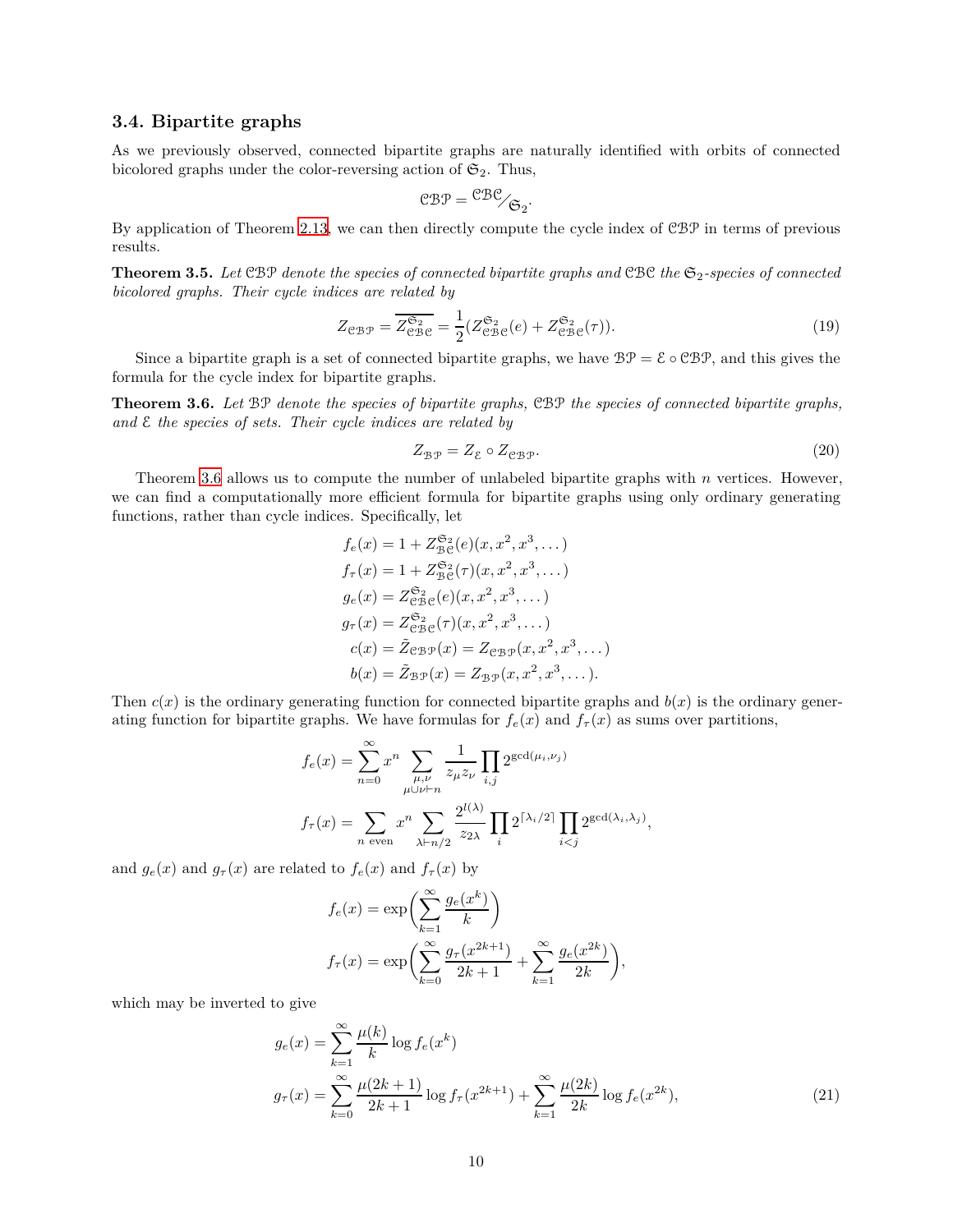where  $\mu$  is the Möbius function. Finally,  $c(x) = \frac{1}{2}(g_e(x) + g_\tau(x))$  and  $b(x) = \exp\left(\sum_{k=1}^{\infty} c(x^k)/k\right)$ .

These calculations are essentially the same as Hanlon's [\[7\]](#page-14-7), though he does not have our equation [\(21](#page-9-1)). Unlabeled bipartite graphs were first counted, using a different approach, by Harary and Prins [\[10\]](#page-14-6).

In order to count bipartite blocks, which we accomplish in the next section, we do need the entire cycle index.

### **3.5. Nonseparable graphs**

We now turn our attention to the notions of block decomposition and nonseparable graphs. A graph is said to be *nonseparable* if it is vertex-2-connected (that is, if there exists no vertex whose removal disconnects the graph); every connected graph then has a canonical "decomposition"[4](#page-10-1) into maximal nonseparable subgraphs, often shortened to *blocks*. In the spirit of our previous notation, we we will denote by NBP the species of nonseparable bipartite graphs, our object of study.

The basic principles of block enumeration in terms of automorphisms and cycle indices of permutation groups were first identified and exploited by Robinson [\[15\]](#page-14-8). In [\[1,](#page-13-0) §4.2], a theory relating a species *B* of nonseparable graphs to the species  $C_B$  of connected graphs whose blocks are in *B* is developed using similar principles.

We extract two particular results, appearing as [\[1,](#page-13-0) equations 4.2.27 and 4.2.26a]. We note that the *derivative*  $F'$  of a species  $F$  [\[1,](#page-13-0) pp. 47–49] is defined by  $F'[A] = F[A \cup \{*\}]$ , where  $*$  is not in *A*, and its cycle index satisfies  $Z_{F'} = \partial Z_F / \partial p_1$ . The *pointing*  $F^{\bullet}$  of  $F$  [\[1,](#page-13-0) §2.1] is  $XF'$ . Thus an  $F^{\bullet}$ -structure on the set *A* is an element of *F*[*A*] together with a distinguished element of *A*.

<span id="page-10-2"></span>**Theorem 3.7.** *Let B be a species of nonseparable graphs and let C denote the species of connected graphs whose blocks are in B. Then*

$$
B = C\left(C^{\bullet(-1)}\right) + XB' - X\tag{22a}
$$

*and*

$$
\mathcal{E}(B') = \frac{X}{C^{\bullet \langle -1 \rangle}}.\tag{22b}
$$

It is apparent that the class of nonseparable bipartite graphs is itself exactly the class of blocks that occur in block decompositions of connected bipartite graphs. We can therefore apply Theorem [3.7](#page-10-2) to the species BP of bipartite blocks.

<span id="page-10-0"></span>**Theorem 3.8.** *Let* NBP *denote the species of* 2*-connected bipartite graphs ("bipartite blocks"),* CBP *the species of connected bipartite graphs, X the species of singletons, and* Ω *the combinatorial logarithm species. Then* NBP *is determined by*

<span id="page-10-3"></span>
$$
\mathcal{NBP} = \mathcal{CBP}\Big(\mathcal{CBP}^{\bullet \langle -1 \rangle}\Big) + X \cdot \mathcal{NBP}' - X,\tag{23a}
$$

*where*

$$
\mathcal{NBP}' = \Omega\left(\frac{X}{\mathcal{CBP}^{\bullet(-1)}}\right). \tag{23b}
$$

We have already calculated the cycle index for the species CBP, so the calculation of the cycle index of NBP is now simply a matter of algebraic expansion.

A generating function for labeled bipartite blocks was given by Harary and Robinson [\[11\]](#page-14-2), where their analogue of equation [\(23\)](#page-10-3) for the labeled exponential generating function for blocks comes from [\[6\]](#page-14-1). However, we could locate no corresponding unlabeled enumeration in the literature. The numbers of unlabeled nonseparable bipartite graphs for  $n \leq 24$  as calculated using our method are given in Table [1,](#page-11-0) and the Sage code used to compute them is given in Listing [1.](#page-12-0)

<span id="page-10-1"></span><sup>&</sup>lt;sup>4</sup>Note that this decomposition does not actually partition the vertices, since many blocks may share a single cut-point.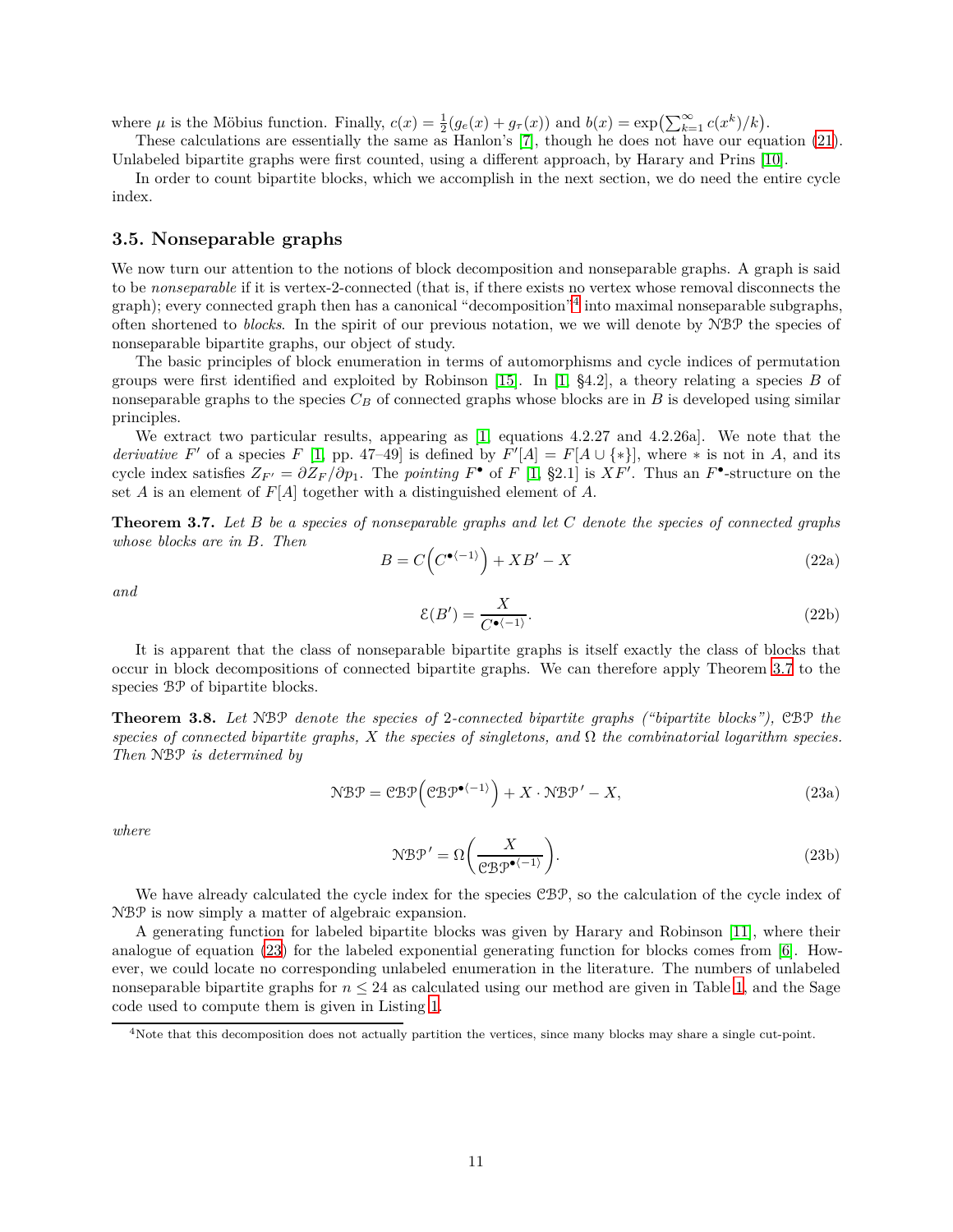# **A. Numerical results**

<span id="page-11-0"></span>With the tools developed in Section [3,](#page-4-3) we can calculate the cycle indices of the species  $NBP$  of nonseparable bipartite graphs to any finite degree we choose using computational methods. This result can then be used to enumerate unlabeled bipartite blocks. We have done so here using Sage [\[18\]](#page-14-16) and code listed in Appendix [B](#page-12-1). The resulting values appear in Table [1.](#page-11-0)

Table 1: Enumerative data for unlabeled bipartite blocks with  $n\leq 24$  vertices

| $\overline{n}$ | Unlabeled bipartite blocks |
|----------------|----------------------------|
| $\mathbf{1}$   | 1                          |
| $\overline{c}$ | 1                          |
| 3              | 0                          |
| $\overline{4}$ | 1                          |
| $\overline{5}$ | 1                          |
| 6              | 5                          |
| $\overline{7}$ | 8                          |
| 8              | 42                         |
| 9              | 146                        |
| 10             | 956                        |
| 11             | 6643                       |
| 12             | 65921                      |
| 13             | 818448                     |
| 14             | 13442572                   |
| 15             | 287665498                  |
| 16             | 8099980771                 |
| 17             | 300760170216               |
| 18             | 14791653463768             |
| 19             | 967055338887805            |
| 20             | 84368806391412395          |
| 21             | 9855854129239183783        |
| 22             | 1546801291978378704267     |
| 23             | 327092325302250220001201   |
| 24             | 93454432085788531687319514 |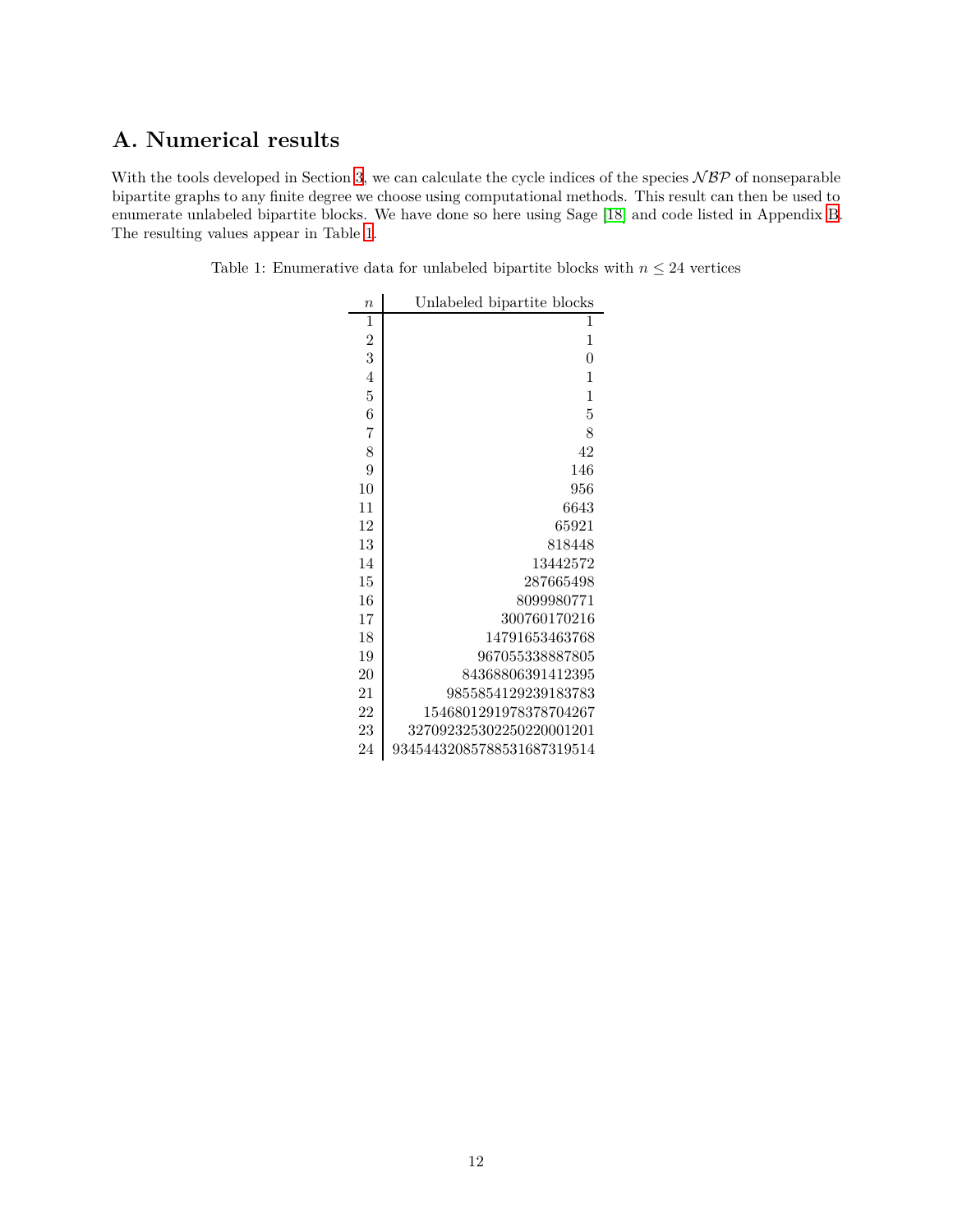## <span id="page-12-1"></span>**B. Code listing**

<span id="page-12-0"></span> $1 + -$ 

The functional equation [\(23](#page-10-3)) characterizes the cycle index of the species NBP of bipartite blocks. In this section we have used the the computer algebra system Sage [\[18\]](#page-14-16) to adapt the theory into practical algorithms for computing the actual numbers of such structures. Python/Sage code to compute the coefficients of the ordinary generating function  $\widetilde{\mathrm{NBF}}(x)$  of unlabeled bipartite blocks explicitly follows in Listing [1](#page-12-0).

Listing 1: Sage code to compute numbers of bipartite blocks (bpblocks.sage)

```
# Set up environment
3 \t + -5 # Import needed code
    from sage . combinat . species . stream import Stream , _integers_from #Infinite generator for lazy
       power series
   7 from sage . combinat . species . generating_series import CycleIndexSeriesRing
    from sage . combinat . species . group_cycle_index_series import GroupCycleIndexSeriesRing
9 from sage . combinat . species . combinatorial_logarithm import CombinatorialLogarithmSeries
11 # Set up helper variables
    # We'll work with these cycle indices a lot
13 X = species . SingletonSpecies () . cycle_index_series ()
    E = species . SetSpecies () . cycle_index_series ()
15 Omega = CombinatorialLogarithmSeries ()
17 CIS = CycleIndexSeriesRing (QQ) #The ring of cycle index series with rational coefficients
    p = SymmetricFunctions ( QQ ) . power () #The ring of symmetric functions (power-sum basis) with rational
        coefficients
19
    S2 = SymmetricGroup (2) #The group of order 2
21 GCISR = GroupCycleIndexSeriesRing (S2)
    e ,t = GCISR . basis () . keys ()
23
    # Helper method to compute X divided by a given cycle index, if possible.
25 # (Needed for a later calculation where \mathfrak{F}^{-1} is not defined but \frac{\mathfrak{X}}{\mathfrak{F}} is)
    def ci_xdiv ( f ):
27 def p1_dropper ( part ) :
             assert 1 in part
29 return p( part [: -1])
31 def p1_dropper_sf( sf):
             assert sf in p
33 return p. _apply_module_morphism (sf , p1_dropper )
35 termbuilder = lambda i : CIS ([0]* i + [ p1_dropper_sf ( f. coefficient (i +1) ) , 0])
         return CIS . sum_generator ( termbuilder ( i) for i in _integers_from (0) )
37
    # –-
39 # Compute Z_{\mathcal{B}\mathcal{C}}^{\mathfrak{S}_2}# (This requires a fair amount of code because we need to manually construct the cycle index.)
41 + -43 # Helper functions for working with partitions
    # The union of two partitions is the partition corresponding to their multiset union
45 def partunion ( mu , nu ):
         return Partition (sorted (mu.to_list () + nu.to_list (), reverse=true))
47
    # For a partition \mu = [\mu_1, \mu_2, \ldots] \vdash m and a natural n, we define n \cdot \mu := [n\mu_1, n\mu_2, \ldots] \vdash nm.
49 # That is, n \cdot \mu is the partition obtained from \mu by multiplying the multiplicity of each part of \mu by n.
    def partmult (mu, n):
51 return Partition ([ part * n for part in mu . to_list () ])
53 # Define the cycle index for BC
    # First we compute the number of graphs fixed under e by permutations of cycle
```

```
55 # types \mu and \nu(11).
```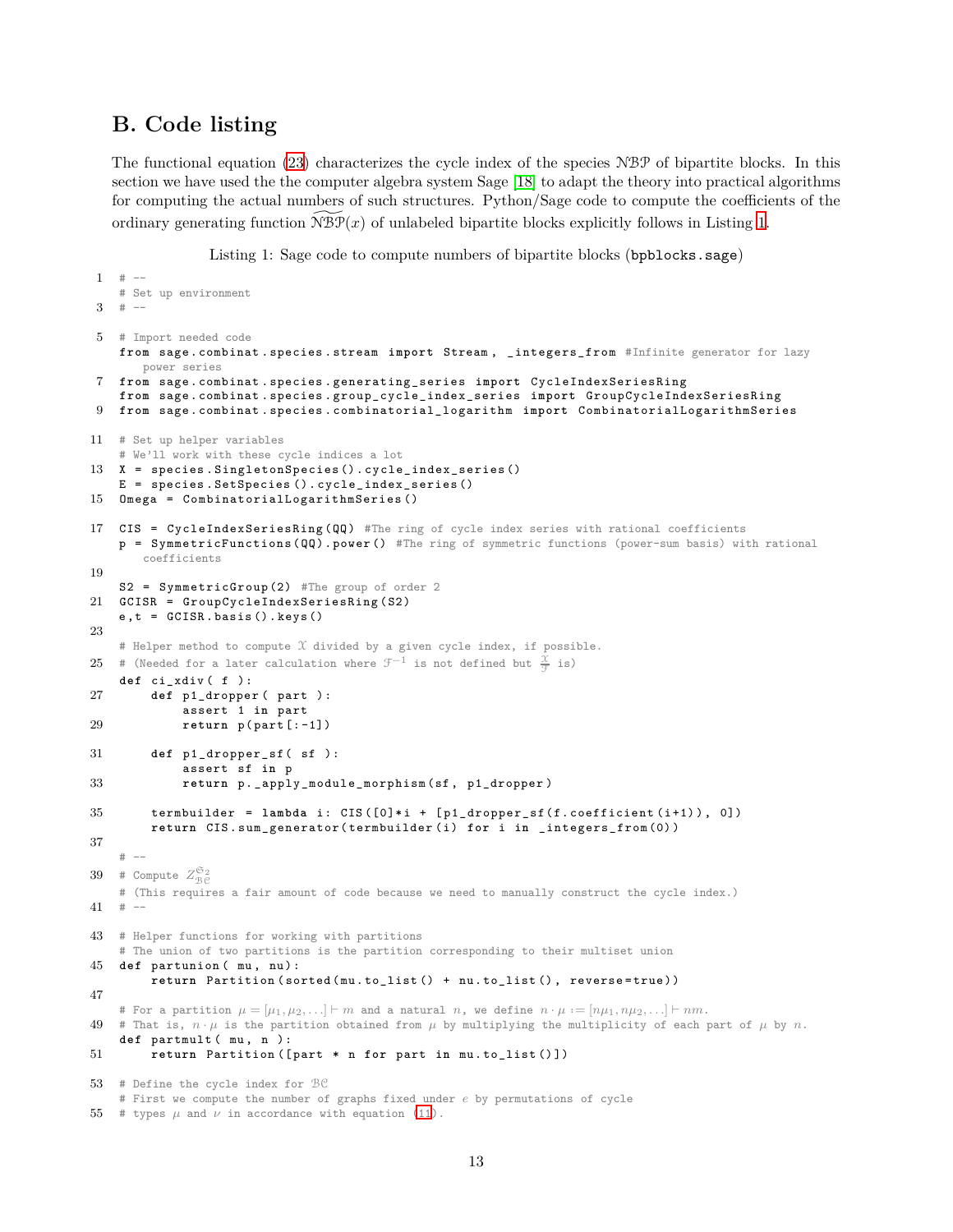```
def efixedbcgraphs ( mu , nu ):
57 return 2**( sum ([ gcd (i , j) for i in mu for j in nu ]) )
 59 # Then we build a generator for the terms of the cycle index Z_{\text{BC}}^{\mathfrak{S}_2}(e).
     def egen () :
61 yield p.zero ()
          for n in _integers_from (1) :
63 yield sum (p(parrow) (partunion (pair [0], pair [1])) / (pair [0]. aut () * pair [1]. aut () *
                  efixedbcgraphs (pair [0], pair [1]) for pair in PartitionTuples (size=n, level=2))
65 # Then we compute the number of graphs fixed under τ by a permutation of cycle type
     # \mu in accordance with equation (13).
67 def tfixedbcgraphs ( mu ):
          return 2**( len ( mu ) + sum ([ integer_ceil ( m /2) for m in mu ]) + sum ([ gcd ( mu [ i], mu [j ]) for
             i in range (0, len (mu)) for j in range (i+1, len (mu)) ]))
69
     # Then we build a generator for the terms of the cycle index Z_{\mathcal{BC}}^{\mathfrak{S}_2}(\tau).71 def tgen () :
          yield p.zero ()
73 for n in _integers_from (1) :
              yield p. zero ()
75 yield sum ( tfixedbcgraphs ( mu ) * p( partmult ( mu , 2) )/ partmult (mu , 2) . aut () for mu
                  in Partitions (n) )
 77 # Finally, we use the GroupCycleIndexSeriesRing constructor to define Z_{\mathcal{B}\mathcal{C}}^{\mathfrak{S}_2}.BC = GCISR(e)*CIS(egen()) + GCISR(t)*CIS(tgen())79
     # –-
81 # Use species algebra to pass through to connected bicolored graphs
     # –-
83
     # Define the cycle index for CBC
85 CBC = GCISR ( Omega ). composition ( BC )
87 # Define the cycle indices for CBP and BP as in Theorem 3.5.
     CBP = CBC . quotient ()
89
     # Define the cycle index for BP as in Theorem 3.6.
91 BP = E. composition (CBP)
93 # –-
     # Compute the cycle index for NBP using Theorem 3.8
95 # –-
97 CBP_pointed_compinv = CBP . pointing () . compositional_inverse ()
     NBP = CBP. composition (CBP_pointed_compinv) + X *
         Omega . composition ((~ ci_xdiv ( CBP_pointed_compinv )) -1)
99
     # Compute the first k coefficients of \widehat{NBP}(x)101 # (Note that this list is zero-indexed!)
     print NBP . isotype_generating_series () . counts (k )
```
## **References**

- <span id="page-13-0"></span>[1] F. Bergeron, G. Labelle, and P. Leroux, *Combinatorial species and tree-like structures*, Encyclopedia of Mathematics and its Applications, vol. 67, Cambridge University Press, Cambridge, 1998, Translated from the 1994 French original by Margaret Readdy, With a foreword by Gian-Carlo Rota.
- <span id="page-13-1"></span>[2] Michel Bousquet, *Espèces de structures et applications au dénombrement de cartes et de cactus planaires*, Ph.D. thesis, Université du Québec à Montréal, 1999, Available from LaCIM at <http://lacim.uqam.ca/publications> as Publications du LaCIM 24.